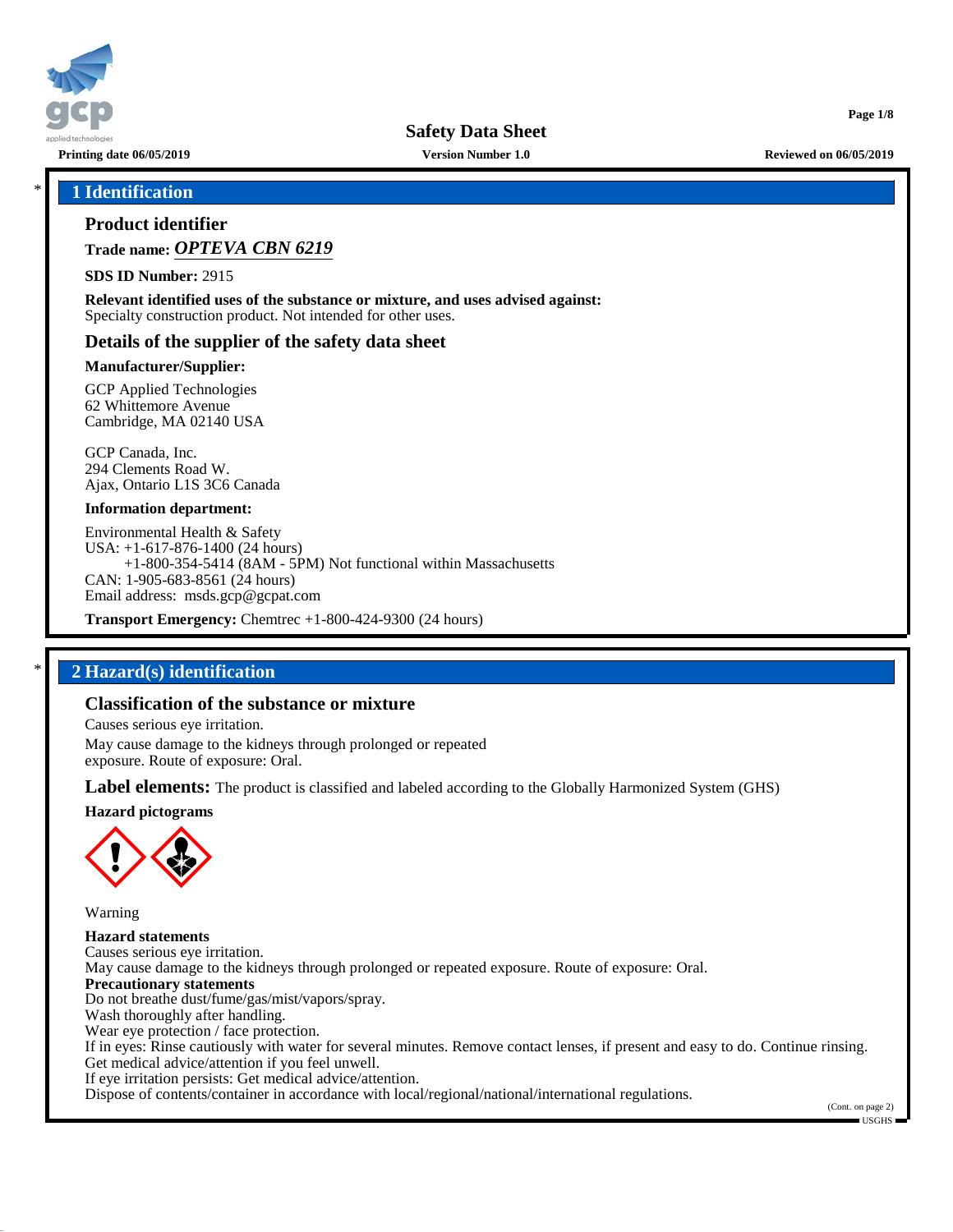**Trade name:** *OPTEVA CBN 6219*

**NFPA ratings (scale 0 - 4)**

2 1  $\overline{0}$  $Health = 2$  $Fire = 1$ Reactivity  $= 0$ 

## **HMIS-ratings (scale 0 - 4)**

 HEALTH FIRE **REACTIVITY** 0  $|z^*2|$  $\boxed{1}$ 

Health  $=$  \*2  $Flammability = 1$ Reactivity  $= 0$ 

## **Other hazards**

**Results of PBT and vPvB assessment**

**PBT:** Not applicable. **vPvB:** Not applicable.

# **3 Composition/information on ingredients**

## **Chemical characterization: Mixture**

**Description:** Mixture of the hazardous substance(s) listed below with additional nonhazardous ingredients.

| <b>Hazardous components:</b> |                                |             |  |
|------------------------------|--------------------------------|-------------|--|
|                              | 122-20-3 Triisopropanolamine   | $15 - 22\%$ |  |
|                              | 102-71-6 Triethanolamine       | $15 - 22\%$ |  |
|                              | 111-46-6 Diethylene glycol     | 1-<3%       |  |
|                              | 126-71-6 Triisobutyl phosphate | $0.1 - 1\%$ |  |
|                              |                                |             |  |

**Additional information:** Non-hazardous ingredients may be listed in Section 15; Right-To-Know disclosure.

## **4 First-aid measures**

## **Description of first aid measures**

**General information:** Get medical advice/attention if you feel unwell.

## **After inhalation:**

If symptoms develop, supply fresh air. If required, provide artificial respiration and seek immediate medical treatment.

#### **After skin contact:**

Immediately wash contaminated skin with soap or mild detergent and water. If this chemical soaks clothing, immediately remove clothing and wash skin.

**After eye contact:** Rinse cautiously with water for several minutes.

#### **After swallowing:**

Rinse mouth.

Do NOT induce vomiting.

Immediately call a doctor.

#### **Information for doctor:**

**Most important symptoms and effects, both acute and delayed** Allergic reactions

Irritating to eyes.

**Indication of any immediate medical attention and special treatment needed** No further relevant information available.

(Cont. from page 1)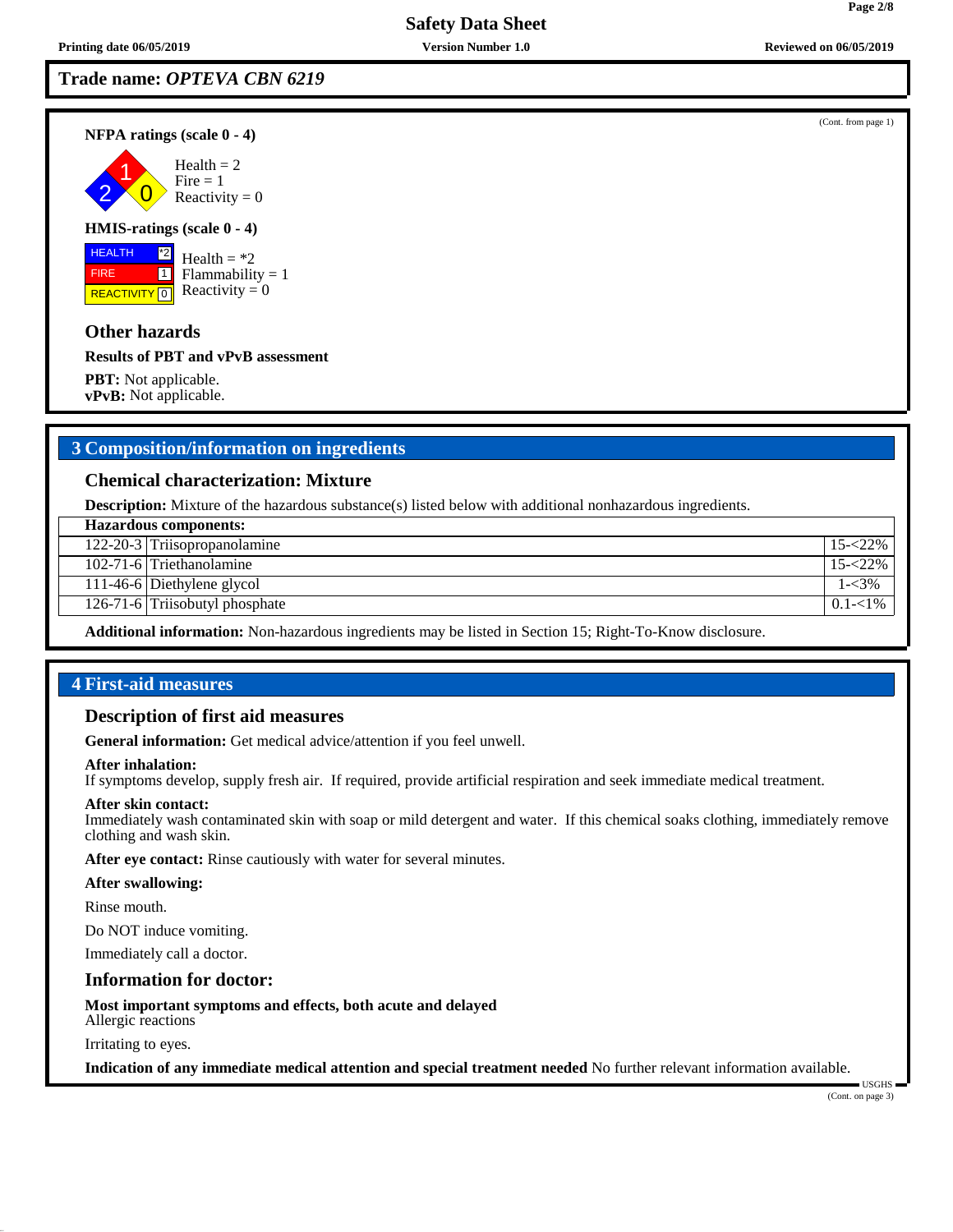# **Trade name:** *OPTEVA CBN 6219*

#### (Cont. from page 2)

**Page 3/8**

# **5 Fire-fighting measures**

## **Extinguishing media**

**Suitable extinguishing agents:** CO2, extinguishing powder or water spray. Fight larger fires with water spray.

**Special hazards arising from the substance or mixture**

Combustion products may include toxic gases such as carbon monoxide and smoke.

**Advice for firefighters**

**Protective equipment:** Wear personal protective equipment.

**Additional information** Collect contaminated fire fighting water separately. It must not enter the sewage system.

## **6 Accidental release measures**

## **Personal precautions, protective equipment and emergency procedures**

Wear protective equipment. Keep unprotected persons away.

## **Methods and material for containment and cleaning up:**

Contain and/or absorb spill with inert material (i.e. sand, vermiculite) then place in a suitable container.

Dispose contaminated material as waste according to section 13 of the SDS.

#### **Reference to other sections**

See Section 7 for information on safe handling.

See Section 8 for information on personal protection equipment.

See Section 13 for disposal information.

## **7 Handling and storage**

**Precautionary Measures :** May degrade Polyvinylchloride (PVC) and other plastic materials.

## **Handling:**

#### **Precautions for safe handling** Avoid contact with eyes, skin and clothing. Do not take internally. Practice good personal hygiene to avoid ingestion. Use only with adequate ventilation. Wash clothing before reuse. FOR PROFESSIONAL USE ONLY. KEEP OUT OF CHILDREN'S REACH.

Avoid contact with eyes.

**Information about protection against explosions and fires:** No special measures required.

## **Conditions for safe storage, including any incompatibilities**

**Storage:**

**Information about storage in one common storage facility:** No special measures required.

**Further information about storage conditions:** Keep receptacle tightly sealed.

**Specific end use(s)** No further relevant information available.

## **8 Exposure controls/personal protection**

**Additional information about design of technical systems:** No further data; see item 7.

(Cont. on page 4)

USGHS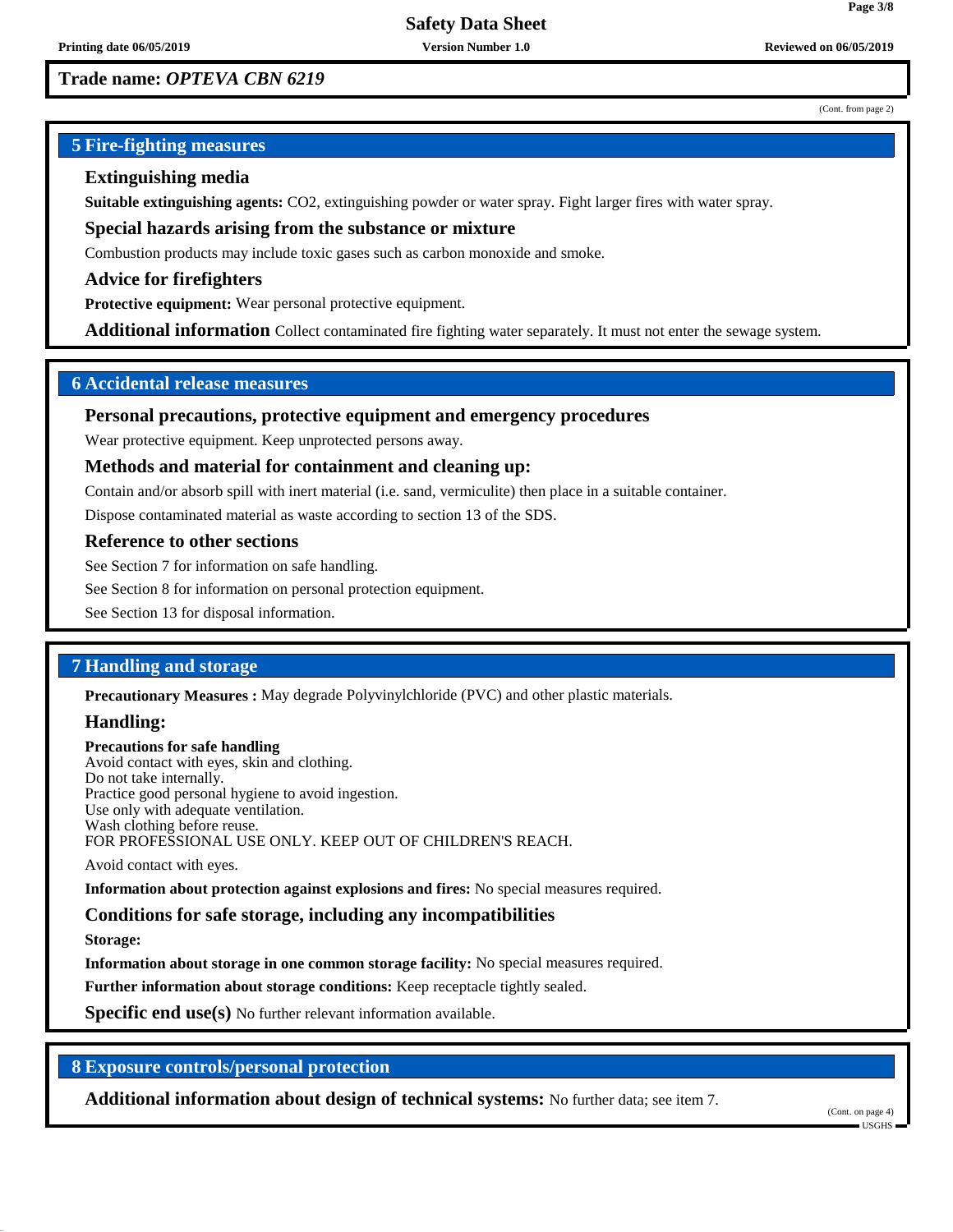**Trade name:** *OPTEVA CBN 6219*

(Cont. from page 3)

**Page 4/8**

## **Control parameters**

**Components with limit values that require monitoring at the workplace:**

**102-71-6 Triethanolamine**

TLV (USA) Long-term value: 5 mg/m<sup>3</sup>

**111-46-6 Diethylene glycol**

WEEL (USA) Long-term value:  $10 \text{ mg/m}^3$ 

**Additional information:** The lists that were valid during the creation were used as basis.

## **Exposure controls**

#### **Personal protective equipment:**

**General protective and hygienic measures:** The usual precautionary measures for handling chemicals should be followed.

#### **Breathing equipment:**

Control exposure to ingredients with workplace control parameters if mentioned above. If no ingredients are listed, respiratory protection is generally not required.

If exposure limits are listed and may be exceeded, use approved respiratory protective equipment and filter type appropriate for the listed ingredients. (NIOSH, CEN, etc.).

**Protection of hands:** Gloves should be worn to prevent skin contact and should be impermeable and resistant to the product.

## **Material of gloves**

Butyl rubber, BR

Rubber or other impervious gloves should be worn to prevent skin contact.

#### **Eye protection:**



Safety glasses with side shield protection.



A face shield should also be worn if there is potential exposure to splash or spray.

#### **Body protection:**

Use personal protective equipment as required.

Take off contaminated clothing.

| 9 Physical and chemical properties                                                                                              |                                                             |  |  |
|---------------------------------------------------------------------------------------------------------------------------------|-------------------------------------------------------------|--|--|
| Information on basic physical and chemical properties                                                                           |                                                             |  |  |
| <b>General Information</b><br>Appearance:<br>Form:<br>Color:<br>Odor:<br>Odor threshold:                                        | Liquid<br><b>Brown</b><br>Characteristic<br>Not applicable. |  |  |
| pH-value $(\sim)$ at 20 °C (68 °F):                                                                                             | 9.5                                                         |  |  |
| <b>Change in condition</b><br><b>Melting point/Melting range:</b><br><b>Boiling point/Boiling range:</b><br><b>Flash point:</b> | Undetermined.<br>Undetermined.<br>Not applicable.           |  |  |
| <b>Flammability (solid, gaseous):</b>                                                                                           | Not applicable.                                             |  |  |
|                                                                                                                                 | (Cont. on page 5)                                           |  |  |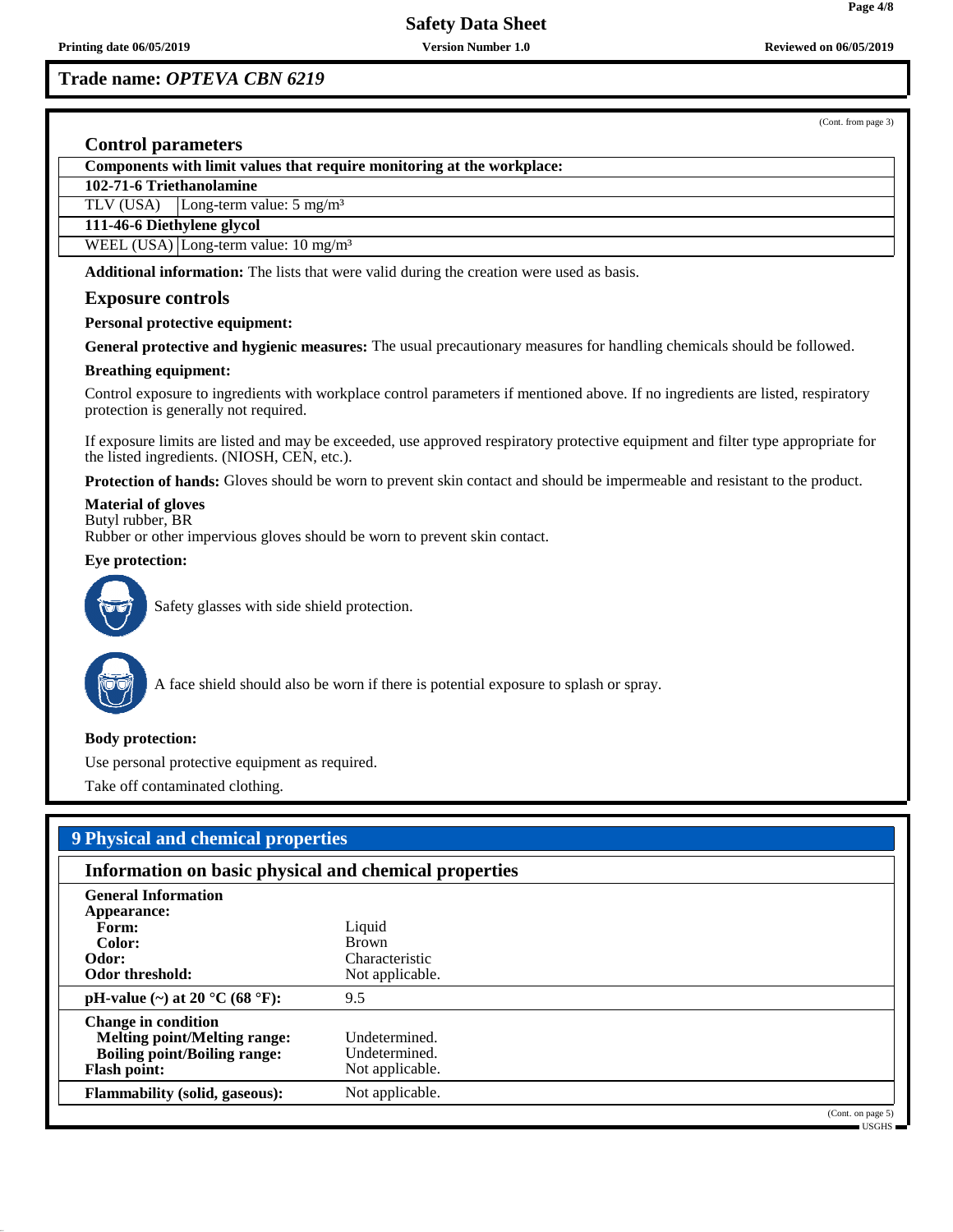**Page 5/8**

# **Trade name:** *OPTEVA CBN 6219*

|                                                                                                                    |                                                                                                                                   | (Cont. from page 4) |
|--------------------------------------------------------------------------------------------------------------------|-----------------------------------------------------------------------------------------------------------------------------------|---------------------|
| Ignition temperature:                                                                                              | Undetermined.                                                                                                                     |                     |
| <b>Decomposition temperature:</b><br>Auto igniting:<br>Danger of explosion:                                        | Not applicable under normal storage conditions.<br>Product is not self-igniting.<br>Product does not present an explosion hazard. |                     |
| <b>Explosion limits:</b><br>Lower:<br><b>Upper:</b><br><b>VOC Content (max):</b>                                   | Not applicable.<br>Not applicable.<br>Not applicable.                                                                             |                     |
| Vapor pressure:<br>Density: $(\sim)$<br><b>Relative density</b><br><b>Vapor density</b><br><b>Evaporation rate</b> | Not determined.<br>Not determined.<br>Not determined.<br>Not determined.<br>Not determined.                                       |                     |
| Solubility in / Miscibility with<br>Water:                                                                         | Fully miscible.                                                                                                                   |                     |
| Partition coefficient (n-octanol/water): Not determined.                                                           |                                                                                                                                   |                     |
| Viscosity:<br>Dynamic:<br>Kinematic:<br>Molecular weight                                                           | Not determined.<br>Not determined.<br>Not applicable.                                                                             |                     |
| <b>Other information</b>                                                                                           | No further relevant information available.                                                                                        |                     |

# **10 Stability and reactivity**

#### **Reactivity**

Stable under normal conditions. No further relevant information available.

## **Chemical stability**

**Thermal decomposition:** No decomposition if used according to specifications.

#### **Possibility of hazardous reactions**

No dangerous reactions known. No further relevant information available.

**Conditions to avoid** No further relevant information available.

**Incompatible materials:** May degrade Polyvinylchloride (PVC) and other plastic materials

**Hazardous decomposition products:** Carbon monoxide and carbon dioxide

## **11 Toxicological information**

**Delayed and immediate effects and chronic effects from short or long term exposure** May cause damage to organs through prolonged or repeated exposure.

# **Information on toxicological effects**

**Acute toxicity:**

| LD/LC50 values relevant for classification: |      |                                              |  |  |
|---------------------------------------------|------|----------------------------------------------|--|--|
| 102-71-6 Triethanolamine                    |      |                                              |  |  |
| Oral                                        | LD50 | $\frac{5,300 \text{ mg/kg}}{3}$ (guinea pig) |  |  |
|                                             |      | $6,400$ mg/kg (rat - male)                   |  |  |
| Dermal LD50                                 |      | $ >10,000$ mg/kg (rabbit)                    |  |  |
|                                             |      | $LC50, 96h$ 11,800 mg/l (fish)               |  |  |
|                                             |      | (Cont. on page 6)                            |  |  |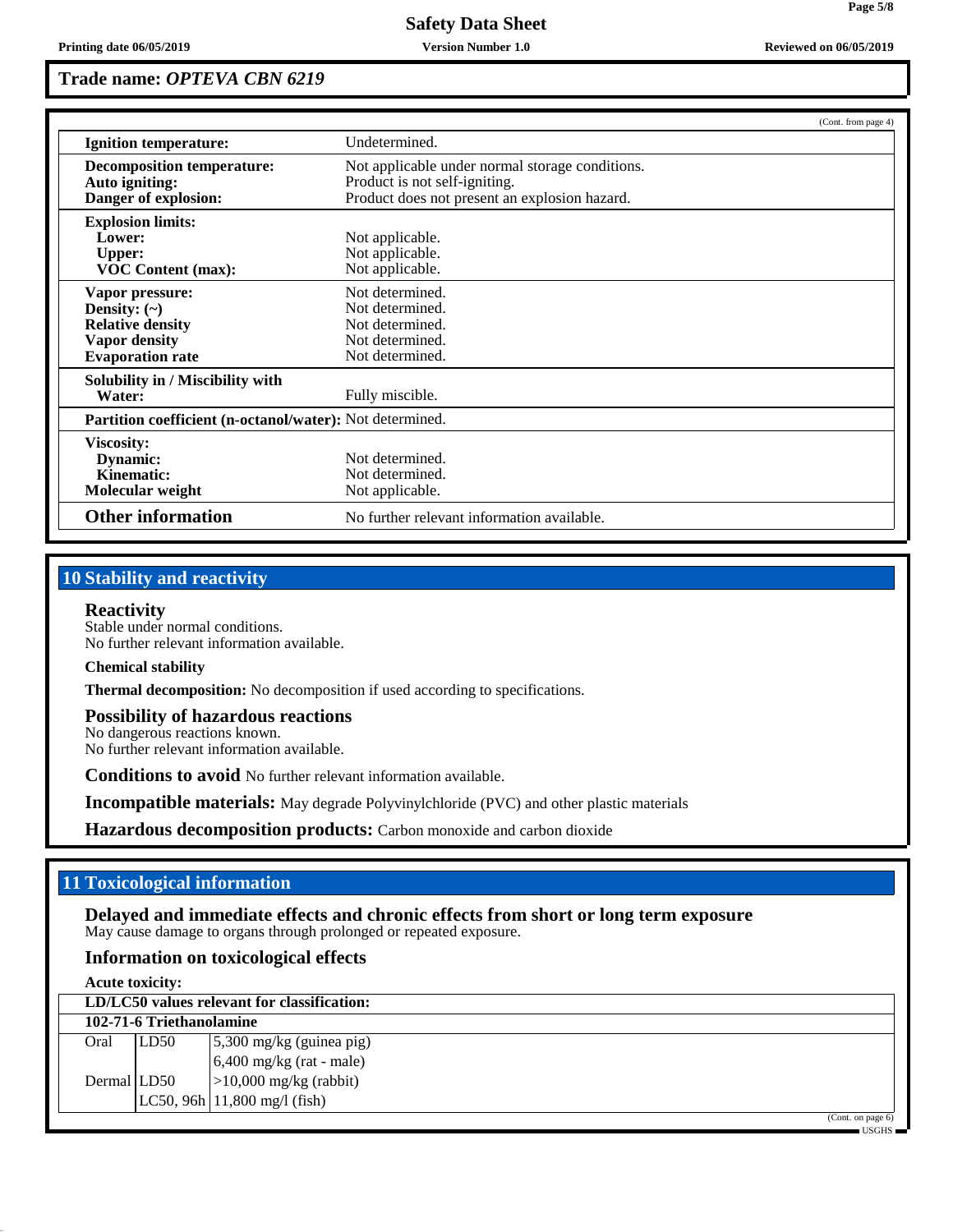**Trade name:** *OPTEVA CBN 6219*

**Page 6/8**

| 111-46-6 Diethylene glycol                                                                                                                                               | (Cont. from page 5) |
|--------------------------------------------------------------------------------------------------------------------------------------------------------------------------|---------------------|
| LD50<br>$1,120$ mg/kg (human)<br>Oral                                                                                                                                    |                     |
| <b>Primary irritant effect:</b>                                                                                                                                          |                     |
| on the skin: No irritating effect expected                                                                                                                               |                     |
| on the eye: Causes serious eye irritation.                                                                                                                               |                     |
| <b>inhalation:</b> No irritating effect expected                                                                                                                         |                     |
| Ingestion: May cause damage to the kidneys through prolonged or repeated exposure. Route of exposure: Oral.                                                              |                     |
| <b>Sensitization:</b> May cause an allergic skin reaction.                                                                                                               |                     |
| <b>Additional toxicological information:</b>                                                                                                                             |                     |
| 102-71-6 Triethanolamine                                                                                                                                                 |                     |
| NOEC/NOEL 16 mg/l (crustaceans) (Chronic NOEC)                                                                                                                           |                     |
| <b>Carcinogenic categories</b>                                                                                                                                           |                     |
| <b>IARC</b> (International Agency for Research on Cancer) Human Carcinogenicity:<br>Group 1- Positive, Group 2A- Probable, Group 2B- Possible, Group 3- Not Classifiable |                     |
| 102-71-6 Triethanolamine                                                                                                                                                 | 3                   |
| 111-42-2 Diethanolamine                                                                                                                                                  | 2B                  |
| <b>NTP (National Toxicology Program)</b><br>K-Known to be carcinogenic, R-May reasonably be anticipated to be carcinogenic                                               |                     |
| None of the ingredients are listed.                                                                                                                                      |                     |
| <b>OSHA-Ca (Occupational Safety &amp; Health Administration)</b>                                                                                                         |                     |
| None of the ingredients are listed.                                                                                                                                      |                     |
|                                                                                                                                                                          |                     |

# **12 Ecological information**

**Toxicity**

**Aquatic toxicity:**

**102-71-6 Triethanolamine**

EC50, 72h 512 mg/l (algae)

EC50, 48h 609.88 mg/l (daphnia magna)

**Persistence and degradability** No further relevant information available.

## **Behavior in environmental systems:**

**Bioaccumulative potential** No further relevant information available.

**Mobility in soil** No further relevant information available.

## **Additional ecological information:**

**General notes:** Not known to be hazardous to water.

## **Results of PBT and vPvB assessment**

**PBT:** Not applicable. **vPvB:** Not applicable.

**Other adverse effects** No further relevant information available.

 USGHS (Cont. on page 7)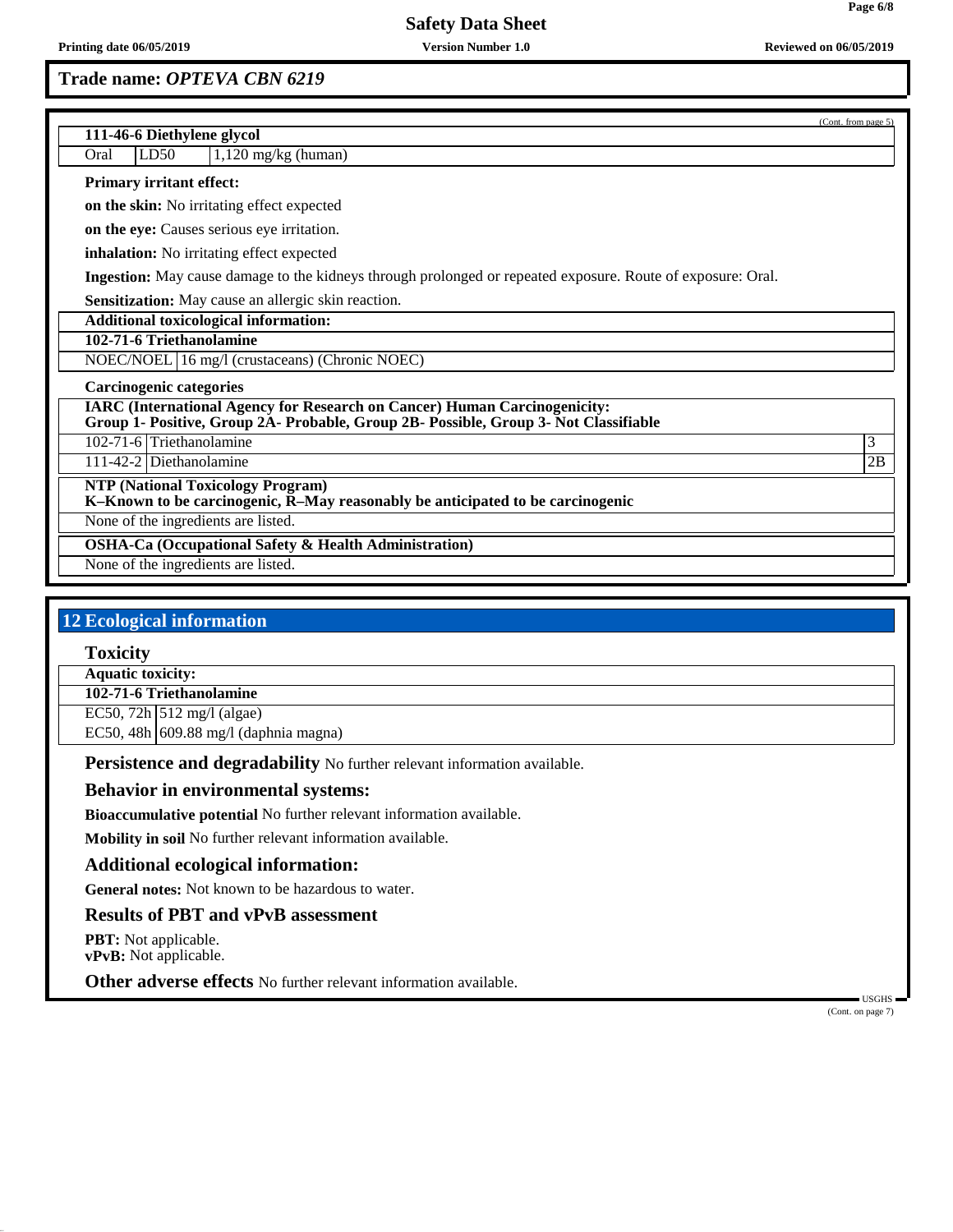# **Trade name:** *OPTEVA CBN 6219*

# **13 Disposal considerations**

## **Disposal methods:**

**Recommendation:**



Must not be disposed of together with household garbage. Do not allow product to reach sewage system.

# **Uncleaned packagings:**

**Recommendation:** Dispose of contents/container in accordance with local/regional/national/international regulations.

| <b>14 Transport information</b>                     |                 |  |
|-----------------------------------------------------|-----------------|--|
| <b>UN-Number</b><br>DOT, IMDG, IATA                 | Not applicable. |  |
| UN proper shipping name<br>DOT, IMDG, IATÂ          | Not applicable. |  |
| <b>Transport hazard class(es)</b>                   |                 |  |
| DOT, IMDG, IATA<br><b>Class</b>                     | Not applicable. |  |
| <b>Packing group</b><br>DOT, IMDG, IATA             | Not applicable. |  |
| <b>Environmental hazards:</b>                       | Not applicable. |  |
| <b>Special precautions for user Not applicable.</b> |                 |  |
| <b>Transport/Additional information:</b>            |                 |  |
| <b>DOT</b><br><b>Remarks:</b>                       | Not Regulated.  |  |
| <b>UN</b> "Model Regulation":                       | Not applicable. |  |

# **15 Regulatory information**

**SARA (Superfund Amendments and Reauthorization Act)**

**Section 302/304 (extremely hazardous substances):**

None of the ingredients is listed.

**Section 313 Reportable Ingredients (Chemicals present below reporting threshold are exempt):**

None of the ingredients is listed.

**SARA Section 312/Tier I & II Hazard Categories:**

Health Hazard - Respiratory or Skin Sensitization

Health Hazard - Serious eye damage or eye irritation

Health Hazard - Specific target organ toxicity (single or repeated exposure)

**North America Chemical Inventory Status**

**TSCA (Toxic Substances Control Act - United States):**

All ingredients are listed or exempt from listing unless otherwise noted below.

#### **CEPA (Canadian DSL):**

All ingredients are listed or exempt from listing unless otherwise noted below.

(Cont. on page 8) USGHS

(Cont. from page 6)

**Page 7/8**